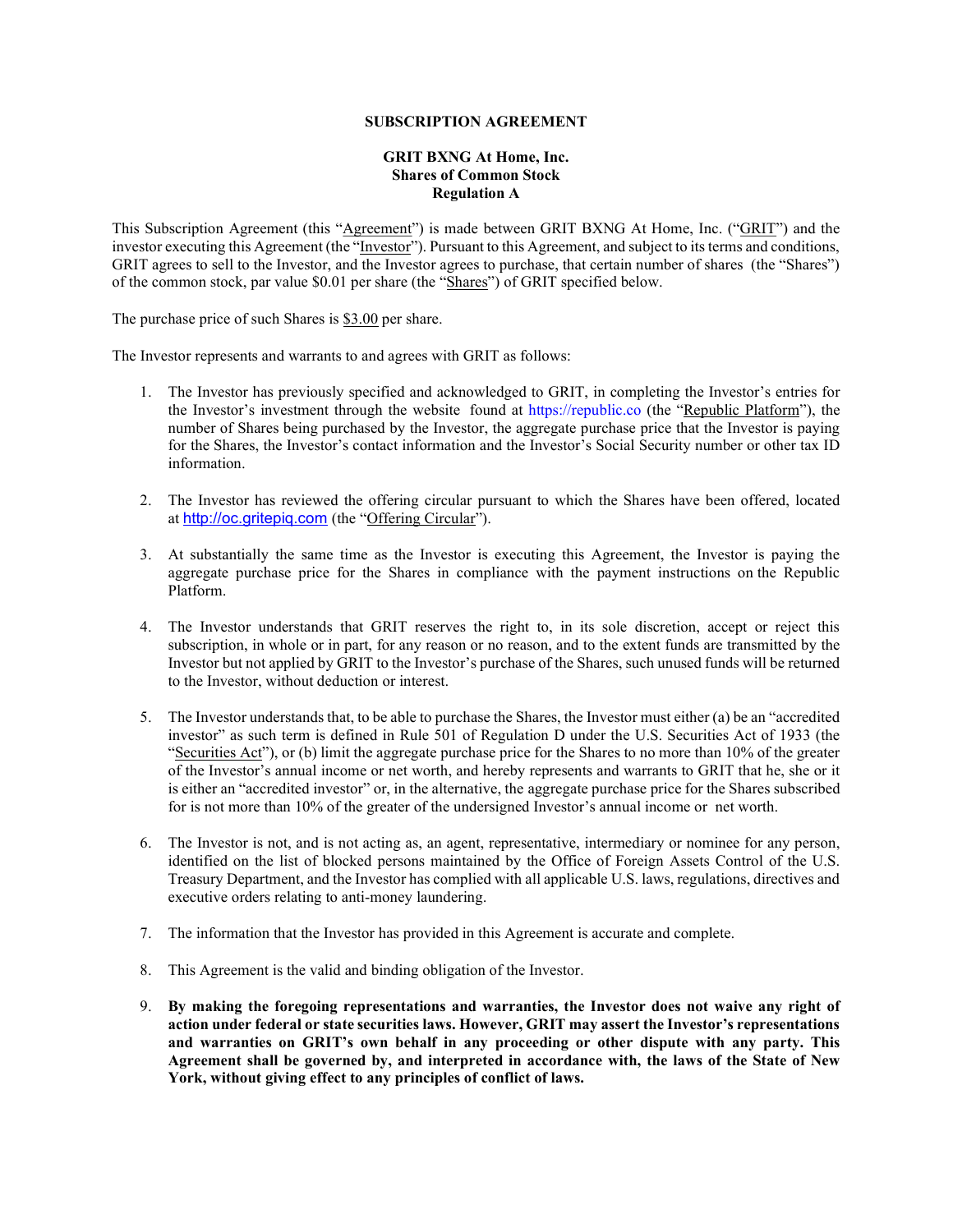10. Miscellaneous. Notices shall be delivered to the parties at their respective addresses (whether physical or electronic) set forth herein. This Agreement constitutes the entire agreement between the parties with respect to the subject matter hereof, and supersedes and terminates any prior agreements between or among the parties or their respective affiliates (written or oral) with respect to the subject matter hereof. Any amendments to this Agreement shall be in writing upon the mutual agreement of all affected parties. The rights and obligations of the parties under this Agreement may not be assigned or assumed without the written consent of all parties. Should any provision of this Agreement be found to be unenforceable, that provision shall be interpreted or modified to the minimum extent necessary to make it enforceable, and the other provisions of this Agreement shall remain unchanged and enforceable to the greatest extent permitted by law. This Agreement may be executed in multiple counterparts, each of which shall be deemed an original but all of which together shall constitute one and the same instrument. Counterparts may be delivered by electronic transmission (including by .pdf file and through the use of any form of electronic signature complying with the ESIGN Act of 2000, for example www.docusign.com) or other transmission or delivery method. No rules of strict construction shall apply in the interpretation of this Agreement.